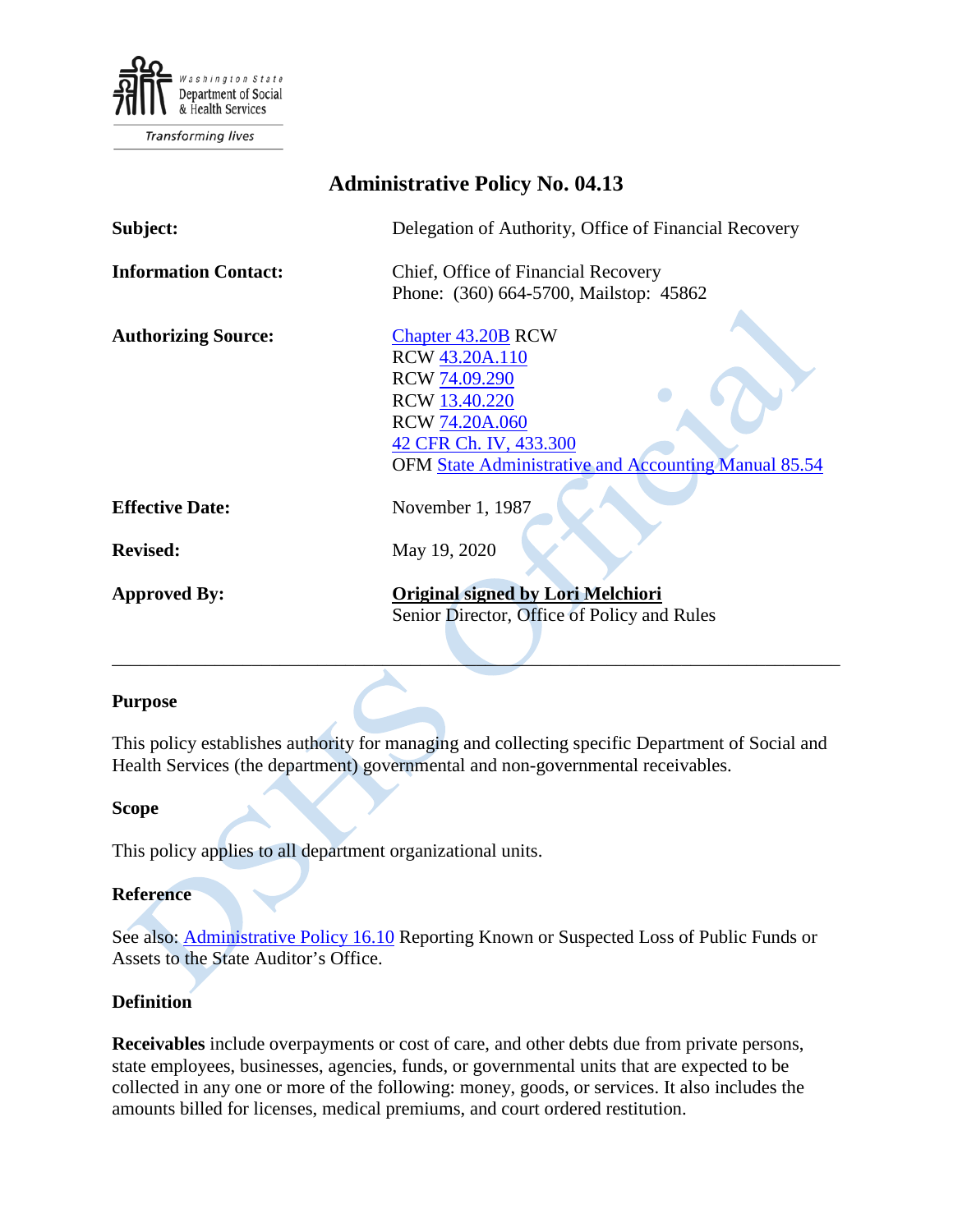### **Policy**

- A. Under RCW [43.20A.110,](http://apps.leg.wa.gov/RCW/default.aspx?cite=43.20A.110) the department's secretary delegates to the facilities finance and analytics administration's chief of the office of financial recovery (OFR) the exclusive authority to manage the department's governmental receivables or other assigned government or contracted receivables as follows:
	- 1. Cost of care associated with stays at a state hospital, nursing home, residential habilitation center or any other facility, under a government program such as, but not limited to:
		- a. Title 18 Medicare;
		- b. Title 19 Medicaid;
		- c. Private Pay;
		- d. Third Party Insurance;
		- e. United States Department of Veterans Affairs; or
		- f. State funded programs.
	- 2. Industrial insurance compensation from L&I assigned to the department by a recipient or former recipient of public assistance. See RCW [43.20B.720 through](http://apps.leg.wa.gov/RCW/default.aspx?cite=43.20B)  [43.20B.745.](http://apps.leg.wa.gov/RCW/default.aspx?cite=43.20B)
	- 3. Initial or reinstated supplemental security income (SSI) payments assigned to the department by a recipient or former recipient of ABD (aged, blind, and disabled) and PWA (pregnant women's assistance). See [WAC 388-474-0001](http://apps.leg.wa.gov/wac/default.aspx?cite=388-474-0001) and [WAC 388-474-](http://apps.leg.wa.gov/wac/default.aspx?cite=388-474-0020) [0020.](http://apps.leg.wa.gov/wac/default.aspx?cite=388-474-0020)
- B. The chief of OFR is delegated the exclusive authority to manage department receivables. All receivables must be referred to OFR for centralized accounting and collection, except for:
	- 1. Division of child support's child support obligations.
	- 2. Managed care organizations reimbursements related to the billing and receipt of inpatient claims and hospital reimbursement.
	- 3. Medicare part D reimbursements, which will be collected by the state hospitals.
	- 4. Receivables between other state agencies and department administrations or between department administrations themselves.
	- 5. Language access providers, pursuant to the collective bargaining agreement between the state of Washington and Washington Federation of State Employees, AFSCME council 28, for language access providers.
- C. As it relates to the collection of receivables, the chief of OFR has delegated authority to:
	- 1. Subpoena witnesses, administer oaths, take testimony, and order the production of